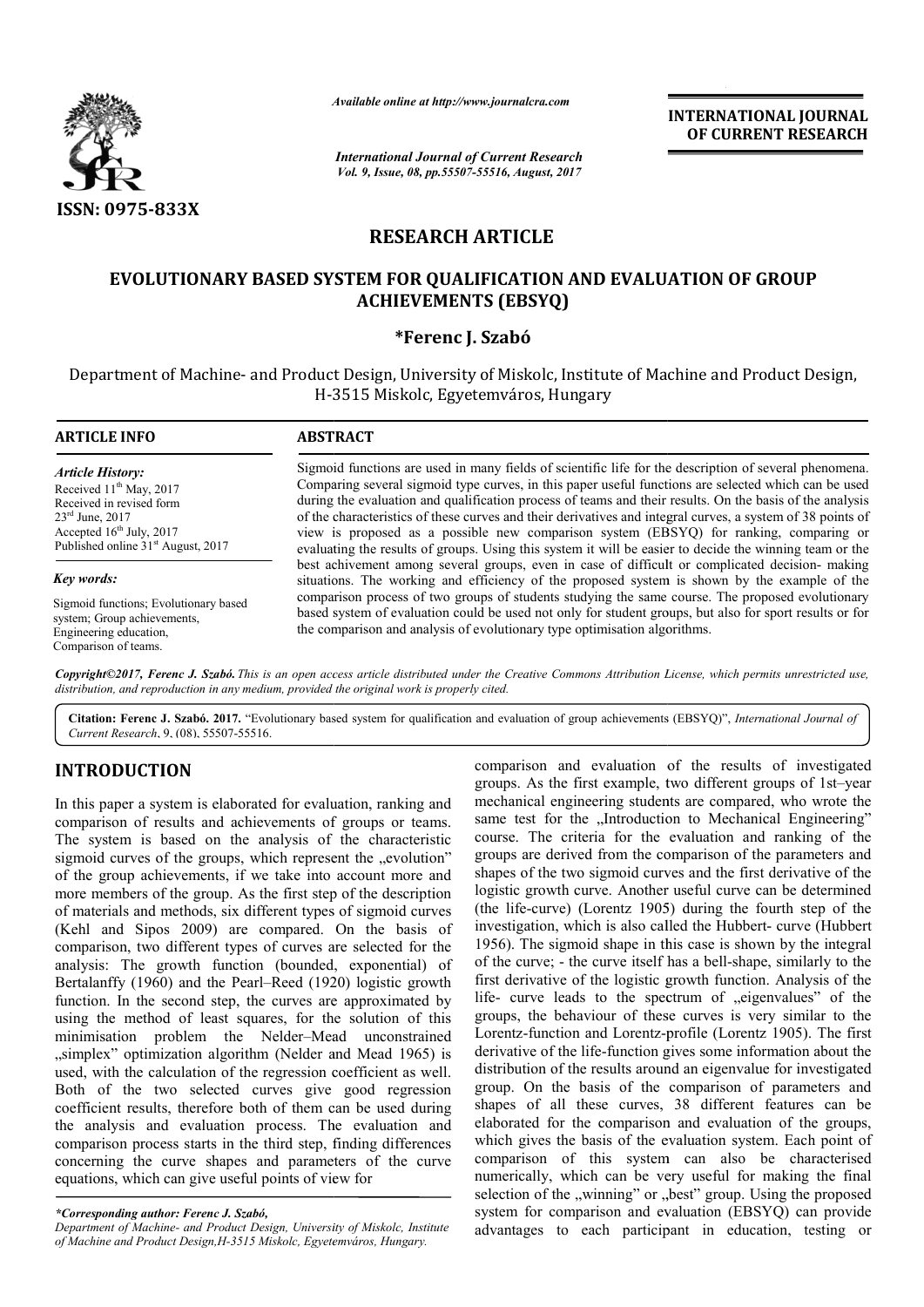competitions: Teachers could more easily find the target groups for special attention (close- up consultations, coaching, special instructions, etc.), the jury or decision makers could make decisions or selections more quickly and objectively, eminent students could receive prizes or appropriate ranking based on objective and accurate decisions, failing student could receive more appropriate and targeted special consultations.

shapes, more conclusions can be derived from the analysis of the derivatives and integrals of the curves. The "sigmoid" name given to these curves refers to the S-like shape of the curves, with a saturation-like behaviour. In infinity these curves approach a constant value, while before that the curves show a relatively quick development or increasing tendency.





#### **Sigmoid functions**

Six different types of sigmoid function are compared: two types of Törnquist- curves, the Pearl–Reed logistic curve, the Mitscherlich-curve, the growth curve of Bertalanffy, and the curve of the life function. After the comparison of the curve

The curves are frequently used to describe the development of biological species, social phenomena, market development, or product life. The iteration history of evolutionary type optimisation algorithms has also a sigmoid shape. Sometimes these curves are called "learning functions", therefore they can be also used for evaluation and comparison of different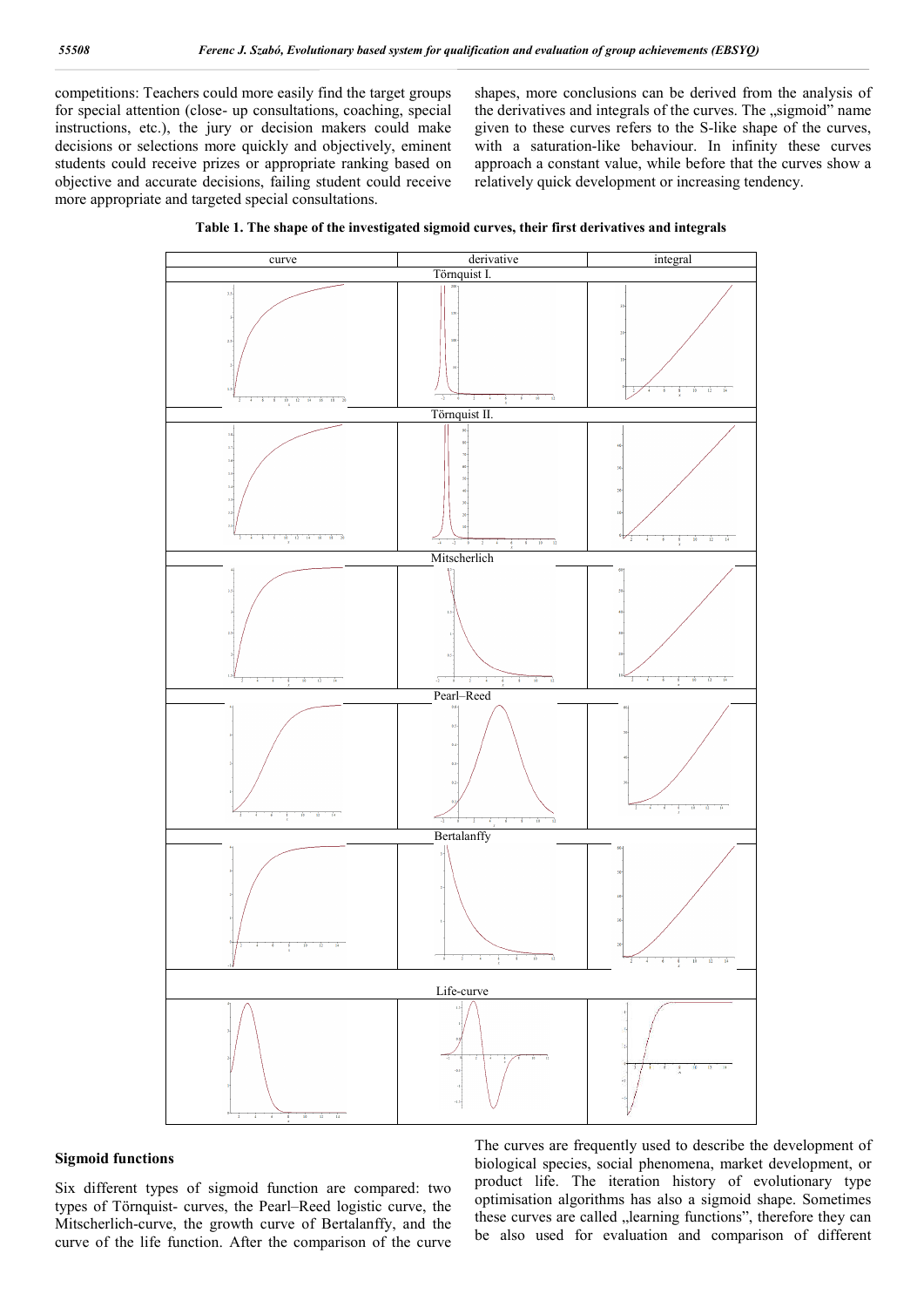student- teams and groups. Regarding these different fields of scientific life, it is possible to assign several meanings to a given characteristic of a curve and this meaning could be reinterpreted in an-other field, giving new meaning to that characteristic. This can give possibilities for finding new features with which to compare, evaluate or rank different achievements of groups or teams,whether it be in engineering education, sport or several competitions. On the basis of these points of view a complete system of evaluation can be elaborated. Using this system any jury can resolve difficult situations or difficult decision-making cases and they can explain their decisions numerically and in more detail. This makes the decision-making process more objective and accurate. In the first step let's collect the sigmoid curves which can be applied to this process, writing the first derivative and the integral of the curves, as is shown in Table 1.

#### **a.) Törnquist I. curve (Törnquist, 1981):**

equation of the curve:  $y(x) = \frac{Kx}{x+c}$ , first derivative:  $\frac{dy(x)}{dx} = \frac{K}{x+c} - \frac{Kx}{(x+c)^2}$ , integral:  $\int y(x) dx = Kx - cK\ln(x + c)$  (1)

### **b.) Törnquist II. curve (Törnquist 1936):**

equation of the curve:  $y(x) = \frac{K(x+r)}{x+c}$ , first derivative:  $\frac{dy(x)}{dx} = \frac{K}{x+c} - \frac{K(x+r)}{(x+c)^2}$ , integral:  $\int y(x)dx = Kx - K(r - c)\ln(x + c)$ (2)

## **c.) Mitscherlich-curve (Mitscherlich 1909):**

equation of the curve:  $y(x) = K(1 - e^{-rx})$ , first derivative:  $\frac{dy(x)}{dx} = Kre^{-rx}$ , integral: $\int y(x)dx = Kx + \frac{Ke^{-rx}}{r}$  (3)

## **d.) Pearl–Reed (logistic) curve:**

equation of the curve:  $y(x) = \frac{k}{1 + ce^{-rx}}$ , first derivative:  $rac{dy(x)}{dx} = \frac{Kcre^{-rx}}{(1+ce^{-rx})^2}$ , integral:  $\int y(x)dx = -\frac{K}{r}\ln(e^{-rx}) + \frac{K}{r}\ln(1+ce^{-rx})$  (4)

## **e.) Bertalanffy-growth curve:**

equation of the curve:  $y(x) = K(1 - ce^{-rx})$ , first derivative: $\frac{dy(x)}{dx} = Krce^{-rx}$ , integral:  $\int y(x)dx = Kx +$  $\frac{Kc}{r}e^{-rx}$  $\frac{cc}{r}e^{-rx}$  (5)

#### **f.) Life-curve :**

equation of the curve:  $y(x) = \frac{K}{e^{c^2(x-r)^2}}$ , first derivative:  $\frac{dy(x)}{dx} = -\frac{K(2c^2x - 2c^2r)}{e^{c^2(x - r)^2}}$ , integral:  $\int y(x) dx = \frac{K\sqrt{\pi}}{2c} erf(c(x - r)^2)$  $(r)$ ),  $erf(x) = \frac{2}{\sqrt{\pi}} \int_0^x e^{-t^2} dt$  (6)

erf(x)is the Gauss-error function (Andrews 1998).

The six investigated curves can be split into two groups: curves with one point of inflexion (saturation or growth shape curves, such as Törnqist I and II, Mitscherlich, and Bertalanffy) and curves having two points of inflexion (the Pearl–Reed curve and the integral of the life-curve), where the second point of inflexion can describe some real phenomenon, when investigating the development history of the groups. Regarding the curve, its first derivative and its integral, more difference

can be found: in case of the curves having two points of inflexion, one of these three cases gives the "bell"-shaped curve, which provides several opportunities to derive further conclusions and to develop different features for the comparisons. Since the real studied phenomenon can be either a growth-curve type, or a logistic curve, it is enough to select two curves (Bertalanffy and Pearl–Reed) from the six for the further investigations. Analysis of the life- curve can give special results (response spectrum and eigenvalues of the groups, Lorentz-profile, spreading characteristics), so this curve will be studied separately.

### **Approximation of the curves**

During the investigations, the data determining the given phenomenon are available in sets of discrete values. For the study of achievements of student groups the most important data is the number of students with a certain result (number of points, grade, etc.). These data will be approximated by the curves, by using the method of least squares, determining the parameter values of *K, r, c* which give the best approximation. After the approximation process, when we know the effects of these parameters on the shape and behaviour of the curves, it is possible to start the comparison and evaluation process, translating these characteristics to the efficiency, quality and quickness of the groups. This acts as the basis of an objective and detailed evaluation and comparison process. During the method of least squares it is necessary to approach the given discrete values  $(x_i, y_i)$ ,  $i = 1, 2, 3, \ldots, n$ , by a function  $y^* =$  $f(x)$ , while the parameters of the curve should give the minimum possible value of the sum of the squares of the differences. This means that regarding the function values  $f(x_i)$  $= y^*$ <sub>i</sub>, we have to find:

$$
H = \sum_{i=1}^{n} (y_i - y_i^*)^2 = \min . \tag{7}
$$

The minimum is possible if the first derivative of the function *H* is 0, therefore:

 $\frac{\partial H}{\partial K} = 0$ ,  $\frac{\partial H}{\partial r} = 0$ ,  $\frac{\partial H}{\partial c} = 0$ , this gives three equations for the three unknowns *K, r* and *c*, so it is possible to find the parameters for the best approximation. Another possible way to find the minimum of *H* as a function of the three parameters, is to solve the problem as an unconstrained minimisation task of *H* using the three parameters as design variables. In this paper this method of optimisation is selected for the calculation of the best curve-parameters during the approximations. For the numerical solution of this optimisation task the Nelder–Mead  $\mu$ simplex" algorithm is used. For the two selected curves it is important to determine, which curve gives the best approximation for the discrete data, because this is the base of the classification of the conclusions: the better approximation quality, the "stronger" the derived conclusion is. Thus it is necessary to calculate the regression coefficient for both of the curves. Since the two selected curves are non-linear, before the analysis of the regression it is necessary to transform the equations of the curves into linear form. The regression coefficient calculated for these resulting linear functions will show which curve has the better correlation with the discrete data, so the conclusions derived from that curve will be stronger, i.e. more realistic for the given group. The value of the regression coefficient is always between  $-1$  and  $+1$ . If it has a value of 0, that means there is no relationship between the curve and the discrete values. The closer the regression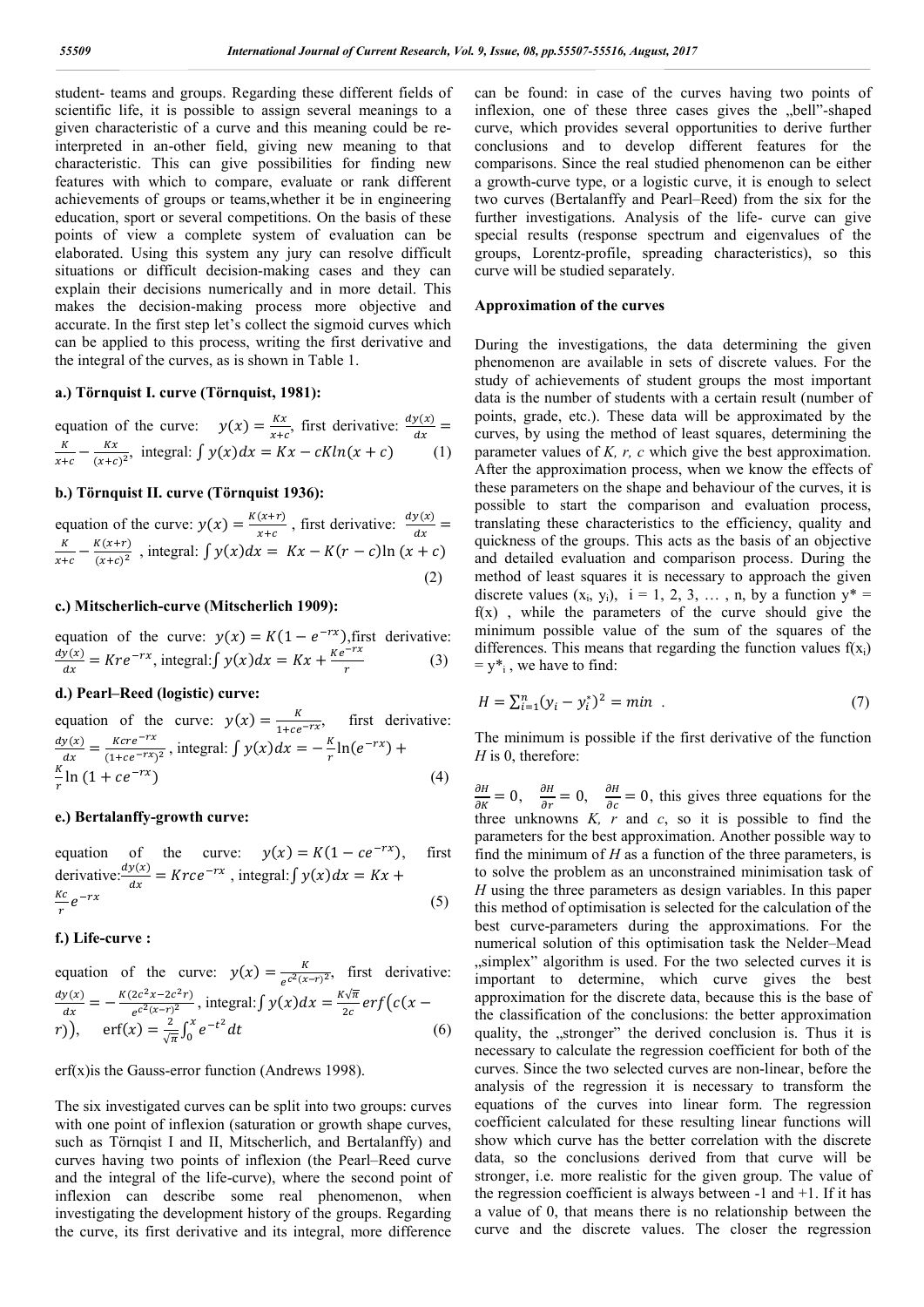coefficient's absolute value to 1, the better the correlation between the data and the approximation curve. If the regression coefficient is negative, it shows a decreasing tendency, while positive value shows an increase. This means that the conclusions derived from a curve having "weak" regression coefficient will be not "true", "strong" or accurate enough, but the conclusions derived on the basis of a curve having good correlation will be true and adequate, or, strong". For calculation of the regression coefficient, the curve equations need to be transformed into linear form for both of the selected functions. Linear transformation of the Bertalanffy- function:

$$
y(x) = K(1 - ce^{-rx}), ce^{-rx} = \frac{K - y(x)}{K}, \ln c + \ln e^{-rx} = \ln\left(\frac{K - y(x)}{K}\right),
$$
\n(8)

teherefore the linear function for the Bertalanffy- curve is:

$$
y^* = a + bx
$$
, where  $a = \ln c$ ,  $b = -r$ .

The linear transformation of the Pearl- Reed function can be done in a similar way:

$$
y(x) = \frac{K}{1 + ce^{-rx}}, \frac{K - y(x)}{y(x)} = ce^{-rx}, \ln c + \ln e^{-rx} = \ln \frac{K - y(x)}{y(x)},
$$
  

$$
y^* = a + b x
$$
 (9)

The regression coefficient can be calculated as:

$$
R_{lin} = \frac{A_{xy} - \frac{B_{xy}}{n}}{\sqrt{\left(c_x - \frac{D_x}{n}\right)\left(c_y - \frac{D_y}{n}\right)}}
$$
(10)

where:

$$
A_{xy} = \sum_{i=1}^{n} x_i y_i, B_{xy} = \sum_{i=1}^{n} x_i \sum_{i=1}^{n} y_i, C_x = \sum_{i=1}^{n} x_i^2,
$$
  

$$
D_x = (\sum_{i=1}^{n} x_i)^2
$$
  

$$
C_y = \sum_{i=1}^{n} y_i^2, D_y = (\sum_{i=1}^{n} y_i)^2.
$$

In equation (10) one can calculate the linear regression coefficient of the y\* transformed function determined in equation (8) or (9), but for simplicity we returned to the y notation.

### **Comparison of two groups of engineering students**

For the comparison of the results of two different student groups, a subject was selected which is being taught to several groups, with relatively large class sizes. The reason of that was to provide large amount of data in each group for the curve approximations, and to have at least two groups of the same subject for comparison. During the comparison and evaluation of student results, our objective was not the characterisation and evaluation of the individuals of the groups, but to work out several features for comparisons, with concrete meaning regarding the groups and their achievements, which could be used later – after some "translation" and rethinking – for other fields (sport results or evolutionary optimisation algorithms).

The results of the students are analysed without name and without any personal data, only the values and the number of students having the same result will be investigated when deriving the conclusions and during the elaboration of the points of view for comparisons and evaluations. All of the comparisons and the conclusions referred to the groups and to the results of the groups, not to individual group members. This is to respect as much as possible the rules and moral or ethical

prescriptions concerning the individual rights, and personal information of the students. The resulting points of two different groups of 1st year mechanical engineering students taking the same course and writing the same test are as follows (maximum possible points: 50) :

**Group I.** First it is necessary to write the resulting number of points in an increasing order, taking into account how many students achieved the same resulting points (total number of students in the group: 64, average point obtained: 23.67). The points in increasing order:

2,4,6,6,6,7,7,8,8,11,11,12,14,14,14,16,18,20,20,20,20,21,21,22, 22,22,22,22,22,23,23,23,23,23,23,23,23,24,24,25,25,26,28,31,3 1,31,32,32,33,34,34,35,36,36,36,36,36,36,39,41,41,42,44,45. The growth (or evolutionary) nature of the curve of the results shows up if it is drawn as a "history" of the best results, as a function of the investigated number of the students, on the basis of the increasing order of point results (Figure 1). Although the curve shows some saturation- behaviour, it does not seem to be a typical growth function or a typical logistic function. This explains why it is necessary to see and compare the regression coefficient for both of these curve types. After the approximation process using the method of least squares, the approximation curves can be seen in Figure 2. In Figures 1 and 2 the horizontal axis of the graph means the cumulative number of students taken into account for the given points, which can be read on vertical axis.



**Figure 1. Curve of results of Group I. (points as a function of the number of investigated students)**

Equation of the approximating logistic curve:

$$
y = \frac{\kappa}{1 - ce^{-rx}}, K = 46, r = 0.06, c = 5.5.
$$
 (11)

Equation of the approximating growth curve:

$$
y = K(1 - ce^{-rx}), K = 49, r = 0.03, c = 1.1.
$$
 (12)



**Figure 2. Approximation of the resulting curve of Group I. (solid line: Pearl–Reed function, dashed line: Bertalanffy-curve)**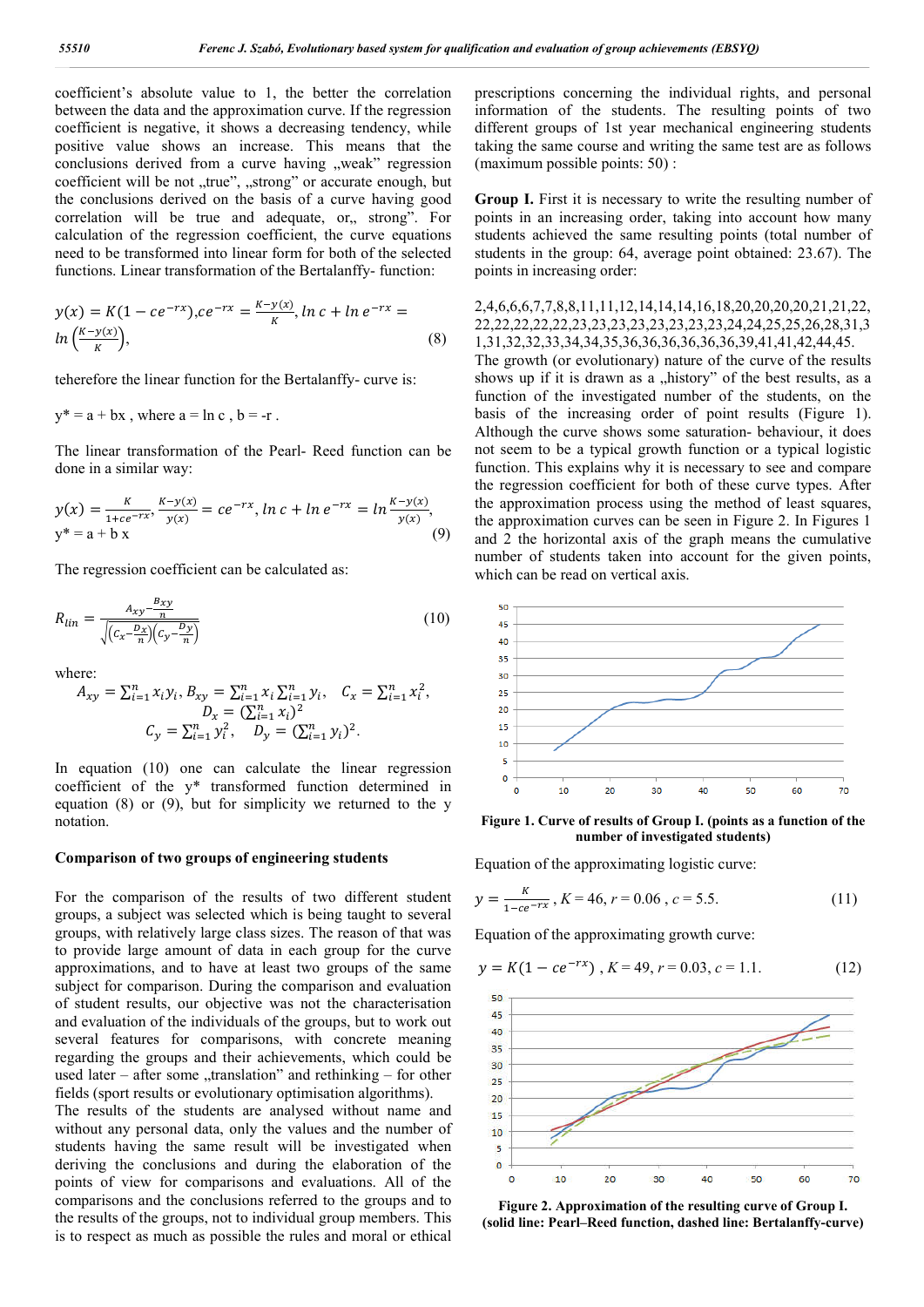The correlation coefficient for the logistic function is -0.93, for the growth function -0.91. On the basis of the regression coefficient results, the first conclusion is that concerning the resulting curve of Group I shows better correlation with the logistic function, which means that the curve must have two points of inflexion. The conclusions and features for comparison will be "stronger" on the basis of the logistic function than those using the growth function for Group I. and therefore the logistic curve will be used to derive the conclusions and to elaborate the points comparison. Regarding Figures 1 and 2, it is obtrusive that the resulting curve has an almost horizontal section somewhere in the middle and a short but steeply increasing section at the end. The steep increase is caused by a small number of students (one or two) with very good result, which are outstanding comparing to the "normal" behaviour of the curve (of the group). These students are probably talented, diligent students, so it worth giving them more tasks or inviting them to student competitions, other student research works, projects, etc. (talent- treatment, talent nurturing system (Bérczes 2015)).

The horizontal section of the curve is caused by a group of students with average points, they do only "what is enough" and no more. These students could be a good target group for a special "challenging" program or special consultations increasing their interst and results, because this could be one of the most efficient ways to increase the overall result of the group. Around 20 points, there is an increased motivation stage, where the pace of the increase is a little bit higher, than the "normal". This 20-point limit was the "acceptable" rank or passing mark, which could be behind this increased motivation. This motivation will decrease around 22- 23 points result. The fact that the logistic function has a better regression coefficient than the growth function does indicates that the beginning of the curve (showing the failing marks) has a considerable effect, that is, in the group there are some students with probably insufficient motivation (or interest or knowledge, etc.) and maybe that's why their result was not enough to pass the exam. The smaller the correlation of the growth function (comparing to the logistic function correlation), the stronger this phenomenon. The proposed comparison process in this paper makes it possible to compare and evaluate numerically the strength of this phenomenon, which will make easier for a teacher to decide if it is necessary to organise a repetition course or more consultations for these students in order to improve their results or help them to reach the passing mark (searching for close-up methods).

Let us see the effects of the curve parameters (*K, r, c*): The value of the parameter  $K$  is the theoretically best possible result in the group, this shows the achievement capacity of the group. Comparing several groups, the team with the highest *K* value can achieve the best result, so this group will be the "record holder". The value of the parameter  $r$  shows how  $\alpha$ , quick" or steep is the development or the increase of the results in the group. If this parameter is higher, it means that one can find more students in the group with good results and a smaller number of students with unsatisfactory results. The parameter *c* has a mixed effect on the shape of the curve: it can modify the maximum value and the development speed, too. The numerical value of these parameters can be very important when comparing different groups or teams, because they can show even very small differences between the groups numerically, giving the possibility to a jury to make objective, accurate decisions and comparisons.

Regarding the first derivative of the approximating curves, for the growth curve the derivative (see Table 1) is monotonically decreasing, showing that the pace of the increase is decreasing, if we see higher point results. The first derivative of the logistic function (Figure 3) is more interesting: it has a bell-shape, with a maximum value, which shows the place of the maximum development pace. The equation of the curve:

$$
y' = \frac{15.180e^{-0.06x}}{(1+5.5e^{-0.06x})^2}
$$
 (13)

The shape of the curve:



**Figure 3. First derivative of the logistic curve approximating the results of Group I**

It is interesting, that the derivative has its maximum near to the average value of the group results (place of maximum: 26, average: 24). The maximum of the bell-curve shows the highest development pace of the group, this could be also a very good basis of a comparison between groups. The place of the highest speed can be found also in Figure 1 or 2, it can be seen that after that place the development pace is decreasing. The place of the highest development pace can be in connection with the highest motivation part of the curve, too, so the highest development pace can show numerically also the most highly motivated part of the group. For comparison, it is necessary to see the results of the other group, too, in order to develop the criteria for the evaluation and comparison of the group achievements:

**Group II.** Number of students in the group: 50, average point result: 23.98. Point results in increasing order: 1,2, 4,6,8,9,10, 11,12,12,13,14,14,15,16,16,17,20,20,20,22,22,22,23,25,26,26,2 6,26,27,29,30,31,31,31,31,32,32,32,35,36,38,38,39,42,45,45,47 ,48,49. On the basis of these data a characteristic curve of the group can be drawn, which can be seen in Figure 4.



**Figure 4. Result function of Group II. (point result record, in function of number of students taken into account)**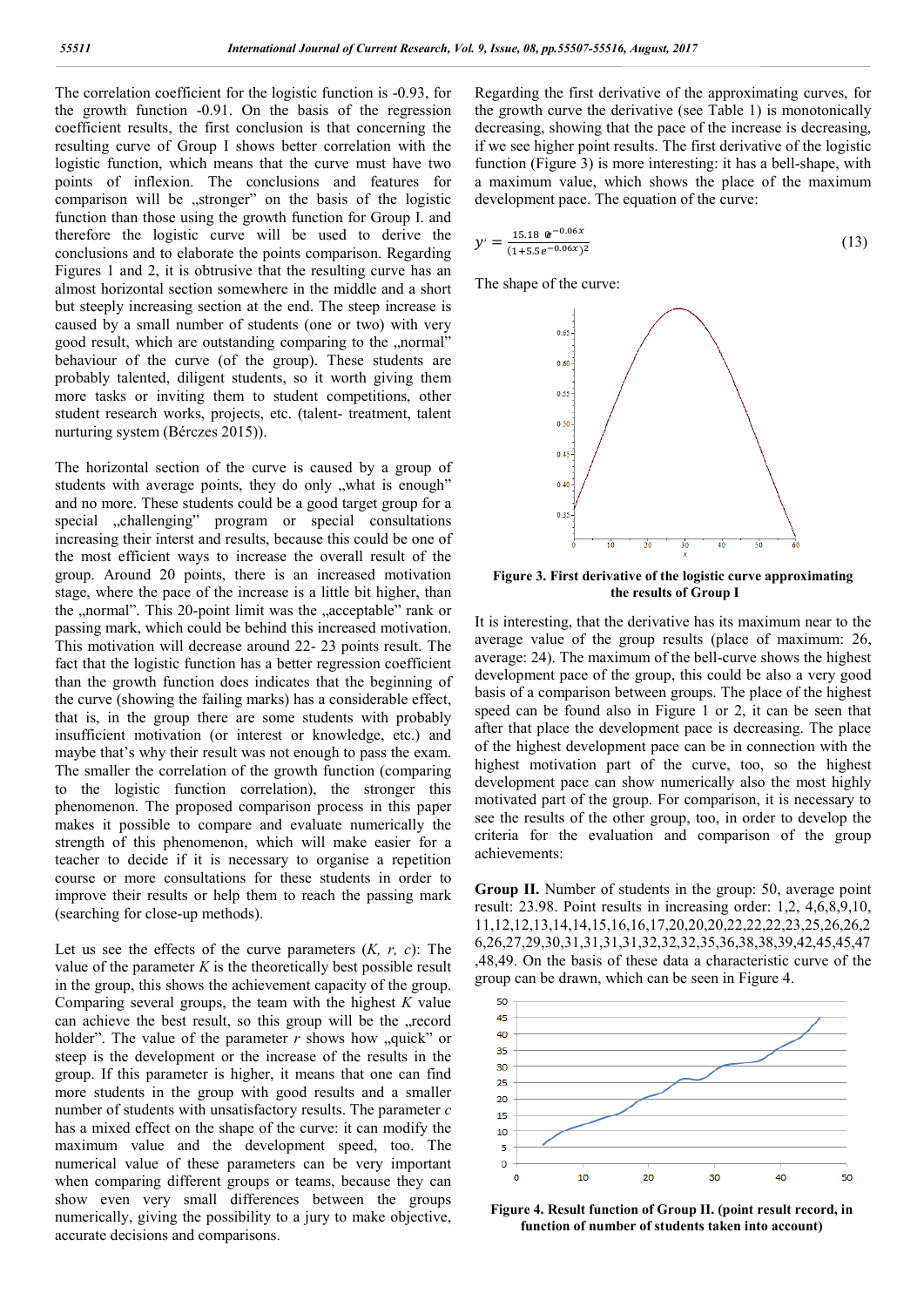Equation of the approximating logistic curve:

$$
y = \frac{\kappa}{1 - ce^{-rx}}, K = 46, r = 0.075, c = 5.5
$$
 (14)

The equation of the approximating growth function:

$$
y = K(1 - ce^{-rx}), K = 50, r = 0.03, c = 1.02
$$
 (15)

By using our approximation algorithm based on the method of least squares, the approximation functions can be found in Figure 5. The regression coefficient for the logistic function is - 0.94 and, for the growth function it is -0.92, better than in the case of Group I. On the basis of the results of the approximation, it can be concluded that the logistic function correlates better with the data than the growth function, therefore this function will be used. The result curve of Group II is similar to that of Group I, but it contains smaller waves and fewer horizontal sections. This means that the development history of the results in the group is smoother, than in the other group, the lower motivation part is missing around 22-23 points. At the end of the curve the steep increase caused by excellent students is a little stronger and the theoretically possible highest result of the group is considerably higher (49 in this group, 45 in the other group).

The better correlation given by the logistic function means that here also it is possible to find a sub-group of students with low point results. But the slightly better correlation of the growth function means that in Group II this phenomenon has less importance (-0.92 is better than -0.91), even if the number of the failed students is 17 (34%), which is higher than for Group I (17 failed, 26.5%). This is an other example of how this evaluation system can show very small differences and the numerical representation of the characteristics can be useful to help in the decision making process.



**Figure 5. Approximation of the result curve of Group II. (solid line: logistic curve, dashed line: growth curve)**

Regarding the parameter *K*, there is no difference between the two groups  $(K = 46$  for both), so the "achievement capacity" of the groups is similar. (It must be noted that for the growth function, the  $K = 50$  value for Group II is slightly better, than the  $K = 49$  for Group I, and the correlation of the growth function is a little better for Group II than for Group I. This means, however, that the logistic function shows a "stronger" basis for the comparison, since it is possible to find a slight difference using the growth function, too.). The value of  $r$  is higher for the Group II, therefore here we can find the higher pace of development, so specifically this group contains fewer students with insufficient results. The value of *c* is the same for both groups, and cannot give us a means for comparison in this case.

In Group II, the more highly motivated students have results around 25 points, so this is better than for Group I. This increase could be a sign of some "higher quality" of the group (knowing that this could be a function of many parameters, for example in which part of the day is the material taught, when was written the test, effects of many individual differences (Tóth 2014), etc.). The average points are also better for Group II, so these results suggest that Group II could be the winner at the end. But before making the final decision, let's see the bellcurve of Group II:

The equation of the first derivative of the logistic function (14) is as follows:

$$
y' = \frac{18.9750e^{-0.075x}}{(1+5.5e^{-0.075x})^2}
$$
 (16)

The bell- shaped curve of the Group II can be seen in Figure 6.



**Figure 6. First derivative of the logistic curve of Group II**

The place of the maximum of the logistic curve is the same for the groups (23 and 24), but the value of the maximum is higher for Group II (0.86 compared to 0.69 for Group I) so Group II can reach a higher pace of growth.

### **Comparison of the life- curves**

Comparing the life curve (or Hubbert-curve) to other sigmoidlike functions in Table 1, it can be seen that the sigmoid shape is occurs for the integral of the function, not for the function itself. Another difference is that for creating the function, instead of results expressed as points, the marks will be used. In Hungary a 5 step ranking system is used. In this system 1 means an insufficient result (fail), 2 means the minimum required result (pass), 3 is a satisfactory mark (average), 4 is above average and 5 is excellent.

The requirement for the pass mark (2) is around 40% of the maximum points, and normally equidistant intervals will be used for deciding how many points will be necessary for marks of 3 and 4. Using the 5-step ranking system, the points of the groups can be translated into marks. The life curve of a group will show how many students received the given mark. The life curves of the groups are shown in Figure 7 (horizontal axis shows the marks from 1 to 5 and vertical axis shows the number of students).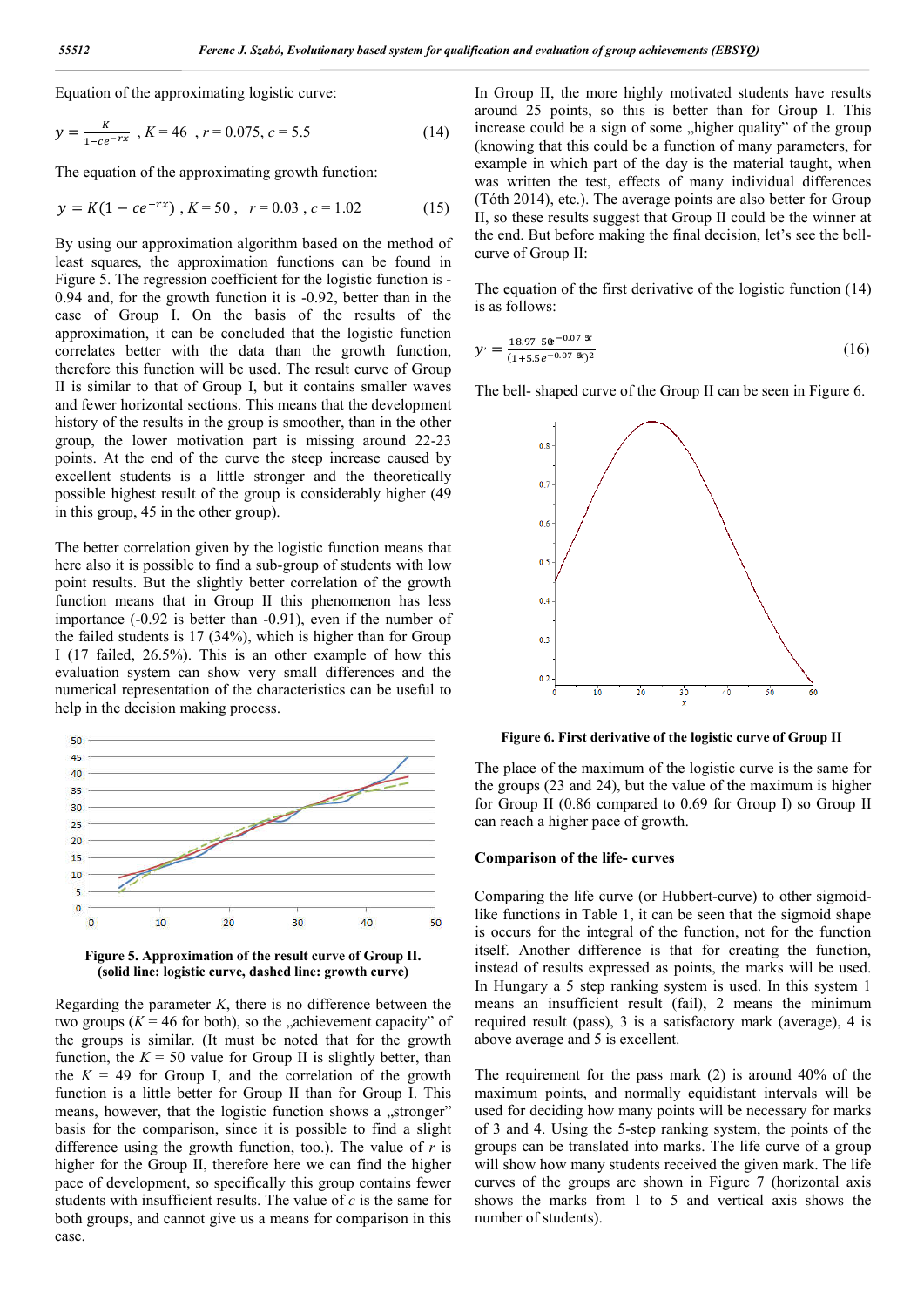

**Figure 7. Life curves of the two groups**

In the life curve, the saturation character of group behaviour will be signalled by the integral of the life curve. This sigmoid curve is different from the sigmoid functions shown in Sections 2- 4, because the coordinate axes are different. This causes the meaning of the parameters to change also. In the integral function of the life curve, the parameter *K* means how many students we have to investgate in order to reach the given result, therefore the smaller *K* will be better, because for good results a smaller number of students is enough. The name of this function is the Gauss- error function, so using this notation one can say that if  $K$  is smaller, the "error liability" of the group is lower. If the parameter  $r$  is higher, the curve is steeper, meaning that the error-making tendency is smaller in that group. The parameter  $c$  here also has a  $\mu$  mixed" effect, it can modify the effect of both *K* and *r*.

The meaning of the bell- shaped function also change in this case: here the bell- function shows the expectable characteristic value(s) of the group results and it is possible to see the spread of the results, too. In Figure 7, one can find two characteristic values for Group I and three for Group II. Approximating the life curve of the groups, each characteristic value needs its own approximation curve, prompting us to call these values "eigenvalues" of the group, and the approximate eigencurves are similar to and can be called Lorentz- functions of the groups (Figure 8). On the basis of these curves, we can say that the eigencurves and the system of eigenvalues of the groups together can describe the response spectrum of the group (Figure 9). This is an analogy to vibrating systems: the vibrating system is the group and the exam test is the excitation. Around the eigenvalues a kind of "resonance" is present, and the width of the Lorentz- curve is in connection with a kind of "damping". The eigenvalue is where the life curve has a maximum (several local maxima are possible). For higher eigenvalues, the result which can be attached to this

eigenvalue is better, so in case of higher eigenvalues, the higher "amplitude" value means a better characteristic for the group, however, for smaller eigenvalues the lower amplitude is better, because in this case a smaller number of students can be associated with that weaker result. Regarding Figures 7, 8 and 9, it is possible to measure and compare the width of the eigencurves around a certain eigenvalue. Numerically it is possible to define the "width at half maximum" of the eigenvalue, which is in connection with the spreading or dispersion of the results around that eigenvalue. This will show the significance of that eigenvalue. In the comparison process, the smaller significance of a given eigenvalue is better if the result associated to the eigenvalue is smaller. Larger spreading is better if the associated result is higher. This can give further useful points of view for comparison of the results of several groups. The derivative of the life curve is also connected with the dispersion of the results, so if we use the name Lorentz function for the eigencurves, it is possible to calculate the first derivative of each eigencurves, which will be the dispersion function of that eigenvalue (Figure 9), which can be called the Lorentz- profile.



**Figure 8. Lorentz- functions and spectrum of the groups**

Equations of the eigenfunctions:  $y(x) = \frac{K}{e^{c^2(x-r)^2}}$  (17) **Group I** Eigenvalue 1: K =  $29.0r = 1.65$  c = 1.1 Eigenvalue 2:  $K = 12.0r = 4.0c = 4.0$ **Group II** Eigenvalue 1:  $K = 18.5r = 1.3c = 0.95$ Eigenvalue 2:  $K = 10.1r = 3.0c = 2.2$ Eigenvalue 3:  $K = 6.0r = 4.97 c = 0.95$ 

Equations of the derivatives and integrals of the curves can be created by using equation (6). The integral of the Lorentz function in Table 3 is supposed in the following form:  $y = K_1$ \*erf  $(cx - r_1)$ .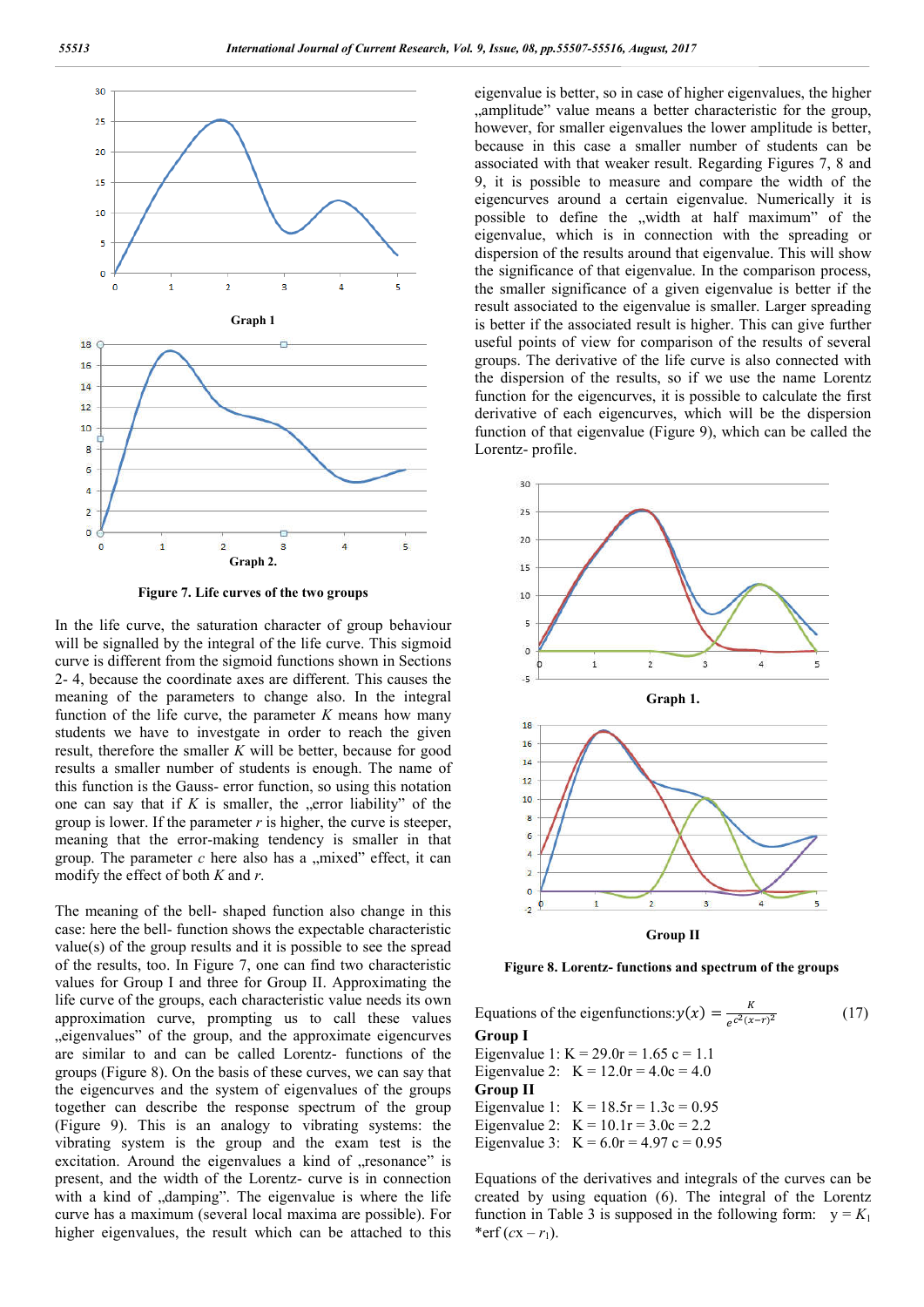

**Figure 9. The spectrum, eigenvalues, Lorentz- functions and Lorentz- profiles of the groups**

|  |  | Table 2. The significance factors calculated for the eigenvalues of the groups |  |  |
|--|--|--------------------------------------------------------------------------------|--|--|
|  |  |                                                                                |  |  |

| Eigenvalue Group I |      | Group II |
|--------------------|------|----------|
| E1                 | 71.4 | 42.1     |
| E٥                 | 28.8 | 27.0     |
| E <sub>3</sub>     |      | 52.5     |

| Curve                 | Parameter name            | Notation          | Group II Group II |         | Comment                         |  |
|-----------------------|---------------------------|-------------------|-------------------|---------|---------------------------------|--|
| Real curve of results | Slow growth               | L/H               | 0.81              | 0.29    | Length/value                    |  |
|                       | No. of students           | $\mathbf n$       | 18                | 10      | More motiv. needed              |  |
|                       | Average of points         | $P_{av}$          | 23.67             | 23.98   | Easily comparable               |  |
| Growth function       | Regr. coefficient         | $R_{kg}$          | $-0.91$           | $-0.92$ | Strength of correl.             |  |
|                       | K                         | K                 | 49                | 50      | Capacity                        |  |
|                       | r                         | r                 | 0.03              | 0.03    | Speed of evolution              |  |
|                       | $\mathcal{C}$             | $\mathcal{C}_{0}$ | 1.1               | 1.02    | Mixed effect param.             |  |
| Logistic function     | Regr. coefficient         | $R_{kl}$          | $-0.93$           | $-0.94$ | Strength of conclu.             |  |
| (F <sub>1</sub> )     | <b>Failed students</b>    | $A_m$             | 5                 | 3       | Undermotivation                 |  |
|                       | K                         | K                 | 46                | 46      | Group capacity                  |  |
|                       | r                         | r                 | 0.06              | 0.075   | Growth speed                    |  |
|                       | $\mathcal{C}$             | $\mathcal{C}_{0}$ | 5.5               | 5.5     | Mixed effect param.             |  |
|                       | Place of undermot.        | M <sub>h</sub>    | 22                | 25      | Point result                    |  |
|                       | No. of students           | $M_{sz}$          | 18                | 10      | Sub-group                       |  |
|                       | Excellent value           | U                 | 44-45             | 45-49   | Record, best result             |  |
|                       | <b>Excellent</b> students | $U_{sz}$          | $\overline{2}$    | 5       | Better in the group             |  |
|                       | Higher motivation         | $E_m$             | 22                | 25      | For which result                |  |
|                       | Motivated students        | $E_{sz}$          | 8                 | 5       | How many students               |  |
| 1st deriv. of $F_1$   | Max. growth speed         | $V_{\text{fmax}}$ | 0.7               | 0.85    | High motivation                 |  |
|                       | Place of maximum          | $V_m$             | 29                | 26      | For which result                |  |
|                       | K                         | K                 | 29                | 18.5    | At most signi, eigenv.          |  |
| Life curve            | r                         | r                 | 1.65              | 1.3     | Place and spreading             |  |
| (Lorentz function)    | $\mathcal{C}$             | $\mathcal{C}_{0}$ | 1.1               | 0.95    | Mixed effect param.             |  |
|                       | No. of eigenvalues        | S                 | $\overline{2}$    | 3       | No. of sub-groups               |  |
|                       | Eigenvalue 1              | $S_1$             | 2.0               | 2.1     | Subgroup 1                      |  |
|                       | Eigenvalue 2              | S <sub>2</sub>    | 4.0               | 4.1     | Subgroup 2                      |  |
|                       | Eigenvalue 3              | $S_3$             | $\overline{a}$    | 5.0     | Subgroup 3                      |  |
|                       | Significance of $s_1$     | Sz <sub>1</sub>   | 0.86              | 0.748   | Expectable result               |  |
|                       | Signif. of $s_2$          | Sz <sub>2</sub>   | 0.26              | 0.22    | Signif. of the result           |  |
|                       | Signif. of s3             | Sz <sub>3</sub>   | $\overline{a}$    | 0.19    | Signif. of the result           |  |
|                       | Width at half max.        | $\eta_1$          | 1.1               | 1.048   | Spreading around $s_1$          |  |
|                       | Width at half max.        | $\eta_2$          | 0.35              | 0.268   | Spreading around s <sub>2</sub> |  |
|                       | Width at half max.        | $\eta_3$          | $\overline{a}$    | 0.4     | Spreading around s <sub>3</sub> |  |
| 1st deriv. Lorentz-f. | Lorentz-profile           | $b_d$             | 1.25              | 1.5     | Dispersion width                |  |
|                       | Height of profile         | $h_d$             | 54                | 30      | Dispersion height               |  |
| Integral of Lorentz   | K                         | $K_1$             | 23.364            | 17.258  | Students with a result          |  |
| function              | $r = r_1/c$               | $r_1$             | 1.815             | 1.235   | Error liability                 |  |
|                       | $\boldsymbol{c}$          | $\mathcal{C}_{0}$ | 1.1               | 0.95    | Mixed effect param.             |  |

## **Table 3. Comparison aspects of the evaluation system**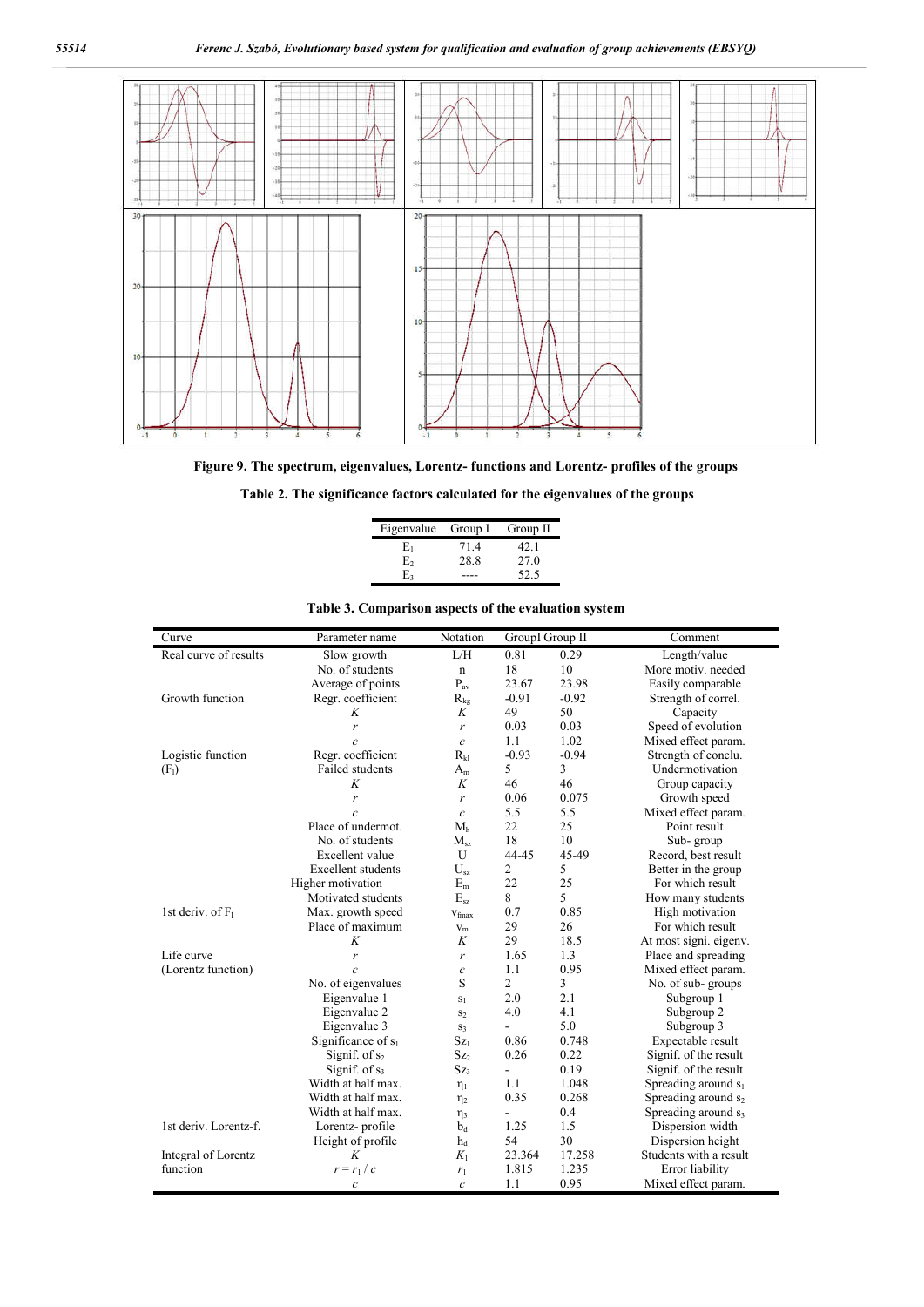It is interesting to see that the dispersion curve has zero value where the Lorentz- curve has its maximum, in case of each eigenvalue. Multiplying the eigenvalue by the "amplitude" and by the width at half maximum, the resulting number can be called the significance factor.



**Figure 10. Error functions of the groups (integral of the Lorentz function)**

This factor can be relatively high, if the eigenvalue is a good result, many students achieved that good score and the spreading is high around this eigenvalue. Since a relatively smaller result reached by many students and having high spreading around it can also give a high significance factor, the teacher or the jury has to select between the eigenvalues to determine, which they will treat as more significant. Ranking and comparing the eigenvalues one by one for the groups, as well as reading and explain the numerical values of the significance factors of each eigenvalue, can help also in forming the final decision and can help to discover sub-groups in the group which should be treated or helped by special methods and consultations (talented students, failed students, low motivated average, etc.). Table 2 shows the significance factors of the eigenvalues of the groups, while Figure 10 shows the sigmoid functions (the integral of the Lorentz-function, also called error function), calculated for the first eigenvalue of the groups. The highest significance factor resulting for Group I is 71.4 at 1.75 eigenvalue, while for Group II this is 52.5 for the eigenvalue of 5. On the basis of the curves and characteristics shown in previous Sections, it is possible to collect all the possible viewpoints of the proposed evolutionary system for the comparison and evaluation of the results and achievements of groups (Table 3). All in all 38 points can be collected and elaborated on the basis of the curves and characteristics of the groups, and of these 32 are "decision- friendly", which means hat it can be given to one of the groups because it is better from that point of view. From the 32 points of view, Group I performed better in 8 and Group II in 24. Therefore it can be concluded that the winner of this comparison and evaluation process is Group II. We could say, based on the aspects, 25% Group I and 75% Group II, so the Group II wins 3 to 1 , if we want to give soccer-like results.The comparison process of Group I and Group II shows the efficiency of the proposed system to display and evaluate numerically even very small differences between the groups or between the results or achievements of the groups. This could be a significant help to a jury in deciding the winning group, but also for teachers of the groups to find the sub-groups possibly needing some special treatments or consultations (for talented students, failed students, etc.). Comparison of several groups also helps to evaluate or to find the real weight of the necessity of this kind of special attention.

## **DISCUSSION**

In this paper an evolutionary based evaluation and qualification system (EBSYQ) is proposed for the comparison of group or team results or achievements. The evolutionary basis of the system comes from the application of sigmoid curves (growth curve, logistic curve), since these curves can be used also for the description of the iteration history of evolutionary type optimisation algorithms. Thirty-eight different points of view are collected for the comparison of the group results. On the basis of these comparison criteria it will be very easy for a teacher to find the appropriate target–sub-group for a given type of special work or consultation activity (for talented students, competitions for outstanding students, increasing the interest and attendance of average students, or special consultations or remedial work for undermotivated or failed students). The application of this system during a competition among groups (or selection of possible applicants for a job, etc.) makes possible to the decision makers to see the existing differences more clearly, even if they small, and hard to detect or notice in other ways. This could help a jury or decision makers to make decisions in more objective and accurate manner, numerically evaluating and comparing each point of view during the comparison process. The efficiency and usage of the system is demonstrated through a real-life example: two student groups writing the same test were compared. Analysis of the example by the EBSYQ system proves that the system can show even very small differences clearly and numerically, which can be useful help even in case of close competitions. The first step of the usage of the proposed system is to obtain the data as points. This can be the test results of the group members but if it is a special competition and there is no written test it is necessary to build the series of most important requirements or objectives and the points can be given to the group members. This will be the only one subjectivity in the system.

On the basis of the point results, the Bertalanffy (growth) curve and the Pearl–Reed (logistic) curve can be created, approximating the result curves of the groups. Comparing the curve parameters and several characteristics of the curves, the regression coefficients of the approximations, numerous comparison criteria or points of view can be found and evaluated numerically. These criteria are comparable and each point of view is enumerated by numbers, so the comparison and the decision is easy, accurate and objective. The derivative of the logistic curve shows the speed or velocity of the growth, as well as the subgroup having highest motivation within a group. From this curve teachers and decision makers can read, which results can cause more endeavor of students. This information can help during the building of further tests. Further interesting conclusions can be derived from the analysis and comparison of the life-curve of the groups. The life curve is very similar to a spectrum-curve of a vibrating system: using this vibration analogy, the vibrating system is the group to be evaluated and the excitation could be the test. The life curve will show the eigenvalues of the group, just like the response spectrum of the vibrating system. Each eigenvalue has its own "width at half maximum", and the answer "amplitude". Multiplying the eigenvalue by the amplitude and by the width at half maximum, the significance factor of the eigenvalue can be calculated. Since around each eigenvalue the results are distributed (Lorentz functions), each eigenvalue is a center of a sub-group of the members having results close to this value. This will show the composition of the groups, we can see how many sub-groups there are in a group (on the basis of their results) and it is possible to compare numerically the importance or significance of these sub-groups. This can give